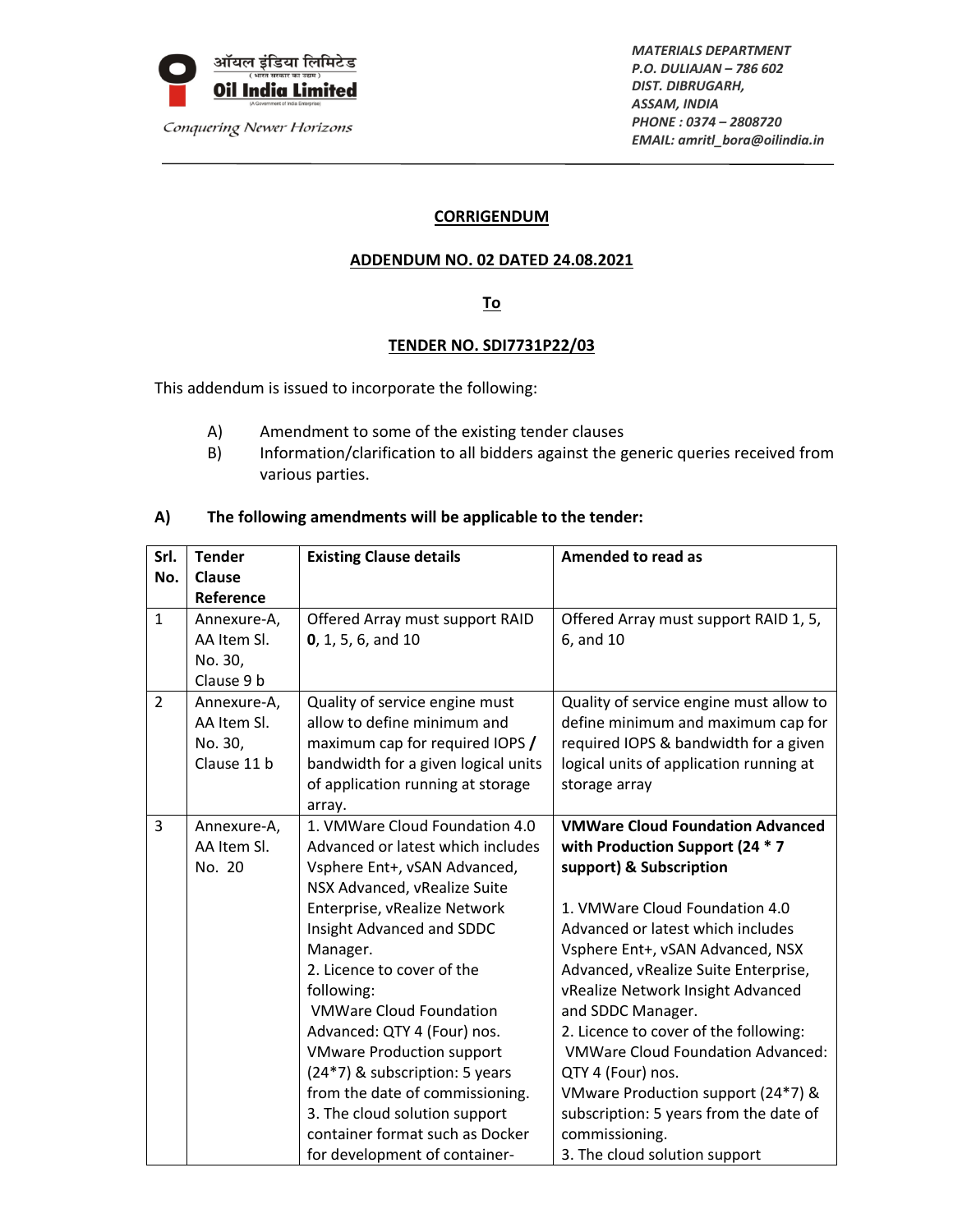| Srl. | <b>Tender</b>                                       | <b>Existing Clause details</b>                                                                                                                                                                                                                                                                                                                                                                                                                                                                                                                                                                                                                                                                                                                                                                                                                                                                                                                                                                                                                                                              | <b>Amended to read as</b>                                                                                                                                                                                                                                                                                                                                                                                                                                                                                                                                                                                                                                                                                                                                                                                                                                                                                                                                                                                                                                                                                                                                                                                                                                                                                           |  |
|------|-----------------------------------------------------|---------------------------------------------------------------------------------------------------------------------------------------------------------------------------------------------------------------------------------------------------------------------------------------------------------------------------------------------------------------------------------------------------------------------------------------------------------------------------------------------------------------------------------------------------------------------------------------------------------------------------------------------------------------------------------------------------------------------------------------------------------------------------------------------------------------------------------------------------------------------------------------------------------------------------------------------------------------------------------------------------------------------------------------------------------------------------------------------|---------------------------------------------------------------------------------------------------------------------------------------------------------------------------------------------------------------------------------------------------------------------------------------------------------------------------------------------------------------------------------------------------------------------------------------------------------------------------------------------------------------------------------------------------------------------------------------------------------------------------------------------------------------------------------------------------------------------------------------------------------------------------------------------------------------------------------------------------------------------------------------------------------------------------------------------------------------------------------------------------------------------------------------------------------------------------------------------------------------------------------------------------------------------------------------------------------------------------------------------------------------------------------------------------------------------|--|
| No.  | <b>Clause</b>                                       |                                                                                                                                                                                                                                                                                                                                                                                                                                                                                                                                                                                                                                                                                                                                                                                                                                                                                                                                                                                                                                                                                             |                                                                                                                                                                                                                                                                                                                                                                                                                                                                                                                                                                                                                                                                                                                                                                                                                                                                                                                                                                                                                                                                                                                                                                                                                                                                                                                     |  |
|      | Reference                                           |                                                                                                                                                                                                                                                                                                                                                                                                                                                                                                                                                                                                                                                                                                                                                                                                                                                                                                                                                                                                                                                                                             |                                                                                                                                                                                                                                                                                                                                                                                                                                                                                                                                                                                                                                                                                                                                                                                                                                                                                                                                                                                                                                                                                                                                                                                                                                                                                                                     |  |
|      |                                                     | based applications.<br>4. Licences should be perpetual.<br>The licences should not be tied to<br>the hardware. It should be<br>possible to deploy the licences in a<br>different hardware after the<br>validity of the former hardware<br>has expired.<br>5. All licences and subcriptions<br>should be associated with OIL's ID<br>"vmware_licences@oilindia.in"                                                                                                                                                                                                                                                                                                                                                                                                                                                                                                                                                                                                                                                                                                                           | container format such as Docker for<br>development of container-based<br>applications.<br>4. Licences should be perpetual. The<br>licences should not be tied to the<br>hardware. It should be possible to<br>deploy the licences in a different<br>hardware after the validity of the<br>former hardware has expired.<br>5. All licences and subcriptions should<br>be associated with OIL's ID<br>"vmware_licences@oilindia.in"                                                                                                                                                                                                                                                                                                                                                                                                                                                                                                                                                                                                                                                                                                                                                                                                                                                                                   |  |
| 4    | Annexure-A,<br>AA Item SI.<br>No. 40,<br>Clause D 7 | In our environment, SQL Server<br>2016 database is installed &<br>configured with Basic High<br>Availability (2-node single<br>database failover, non-readable<br>secondary) capabilities. The SQL<br>Server database is configured as<br>an SQL Always On failover cluster<br>instance providing high<br>availability. The database has<br>been installed and configured on<br>the existing shared SAN storage.<br>Two server nodes are configured<br>in Windows Server Failover<br>Clustering (WSFC) providing local<br>high availability through<br>redundancy at the server-instance<br>level using a failover cluster<br>instance (FCI). The SQL server<br>nodes are connected to the SAN<br>via iSCSI ports. This SQL Server<br>2016 Database has to be<br>successfully migrated from the<br>existing SAN to the new SAN<br>storage retaining the original<br>setup. Any configuration changes<br>required at both OS-level and/or<br>SAN Storage level, to re-establish<br>the connectivity between the<br>database and server nodes, shall<br>have to be done by the<br>OEM/Bidder. | In our environment, SQL Server 2016<br>database is installed & configured with<br>Basic High Availability (2-node single<br>database failover, non-readable<br>secondary) capabilities. The SQL Server<br>database is configured as an SQL<br>Always On failover cluster instance<br>providing high availability. The<br>database has been installed and<br>configured on the existing shared SAN<br>storage. Two server nodes are<br>configured in Windows Server Failover<br>Clustering (WSFC) providing local high<br>availability through redundancy at the<br>server-instance level using a failover<br>cluster instance (FCI). The SQL server<br>nodes are connected to the SAN via<br>iSCSI ports. This SQL Server 2016<br>Database has to be successfully<br>migrated from the existing SAN to the<br>new SAN storage retaining the original<br>setup. Any configuration changes<br>required at both OS-level and/or SAN<br>Storage level, to re-establish the<br>connectivity between the database<br>and server nodes, shall have to be<br>done by the OEM/Bidder.<br>Volumes available in the existing SAN<br>storage:<br>FC datastore: 37 TB (approx.)<br>iSCSI datastore: 1.3 TB (approx.)<br><b>iSCSI Volume contains both flat files</b><br>and raw volumes (refer to the<br>Annexure-VI - revised). |  |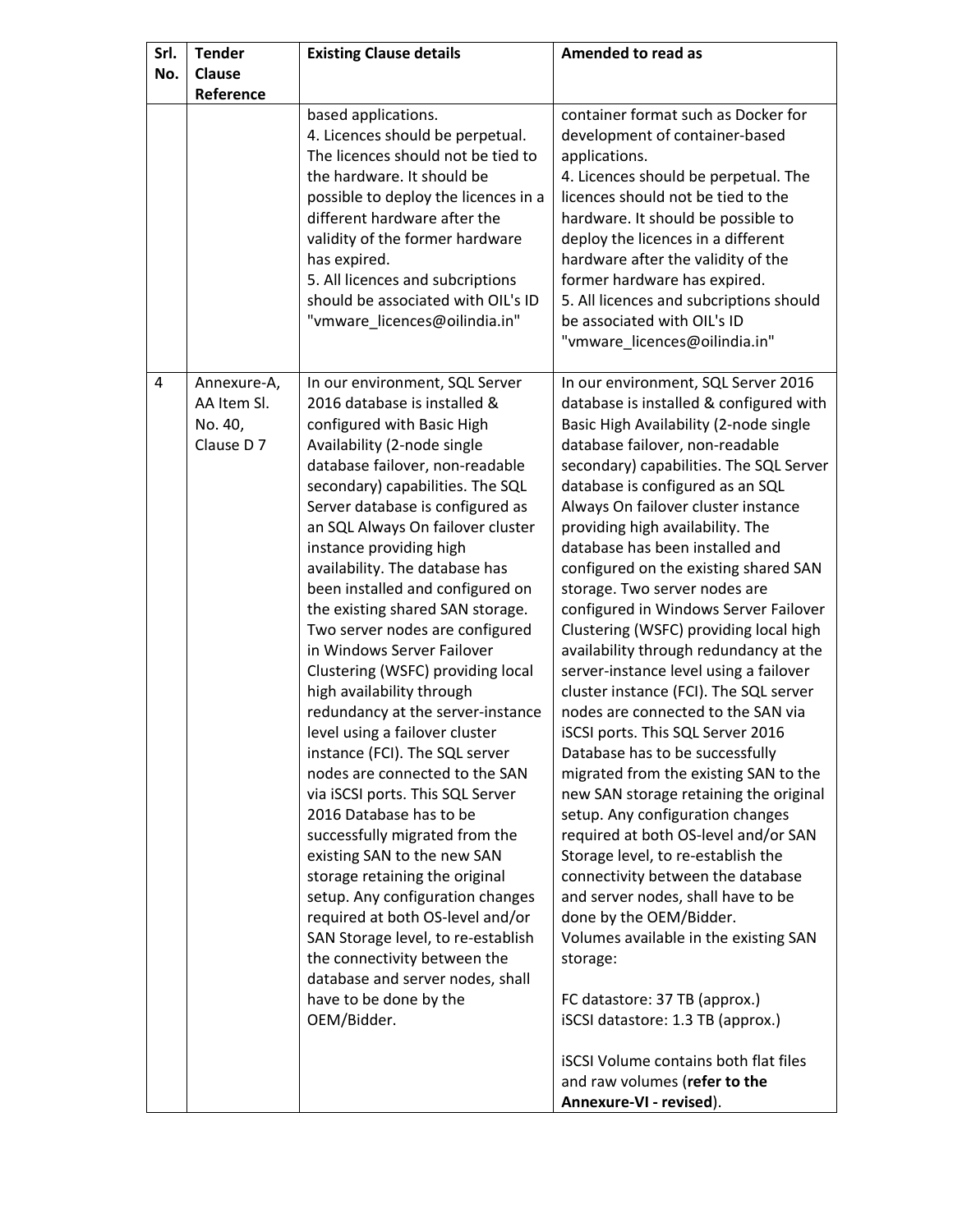**B) Information/clarification to all bidders against the generic queries received from various parties:**

| <b>Tender</b> | <b>Brief of the</b>  | Query        | <b>OIL's Reply / Clarification</b>          |
|---------------|----------------------|--------------|---------------------------------------------|
| <b>Clause</b> | applicable clause    |              |                                             |
| Reference     |                      |              |                                             |
| Annexure-     | PPLC Policy as       | Requested to | The policy is incorporated in the tender as |
| A, CC,        | issued by Ministry   | waive/amend  | per notification no. FP-20013/2/2017-FP-    |
| Clause 1.0    | of Petroleum &       | the clause   | PNG dated 17.11.2020 issued by Ministry     |
|               | Natural Gas,         |              | of Petroleum & Natural Gas, Government      |
| &             | Government of        |              | of India. The clause will be applicable to  |
|               | India vide           |              | the tender as per Govt. policy in vogue and |
| Annexure-     | notification no. FP- |              | subsequent amendments, if any. Please be    |
| B, A.3,       | 20013/2/2017-FP-     |              | informed that Oil India Limited cannot      |
| Clause 2.0    | PNG dated            |              | change applicability/provisions of the      |
|               | 17.11.2020 with      |              | aforesaid policy being a Government of      |
|               | amendment,           |              | India enterprise.                           |
|               | if any shall be      |              |                                             |
|               | applicable           |              | It is further clarified that the bidders    |
|               |                      |              | offering imported products will fall under  |
|               | As per the policy,   |              | the category of Non-local suppliers. They   |
|               | the bidder must be   |              | can't claim themselves as Class-I local     |
|               | incorporated in      |              | suppliers/Class-II local suppliers by       |
|               | India and must       |              | claiming the services such as               |
|               | maintain more        |              | transportation, insurance, installation,    |
|               | than 20% local       |              | commissioning, training and after sales     |
|               | content (LC) for the |              | service support like AMC/CMC etc. as local  |
|               | offered items to be  |              | value addition. This is in accordance with  |
|               | eligible to bid      |              | Notification No. P-45021/102/2019-BE-II-    |
|               | against this tender. |              | Part(1) (E-50310) dated 04.03.2021 of       |
|               |                      |              | Ministry of Commerce & Industry, Gol.       |

All other terms & conditions of the bid document remain unaltered.

| Amrit                         | Digitally signed by<br>Amrit Loushon Bora |                   |
|-------------------------------|-------------------------------------------|-------------------|
| Loushon Bora Date: 2021.08.25 | 09:22:23 +05'30'                          | Amrit Loush       |
|                               |                                           | Sr. Manager Mater |

on Bora  $r$ ials(FD) For CGM‐Materials(HoD) For Resident Chief Executive

sd/‐